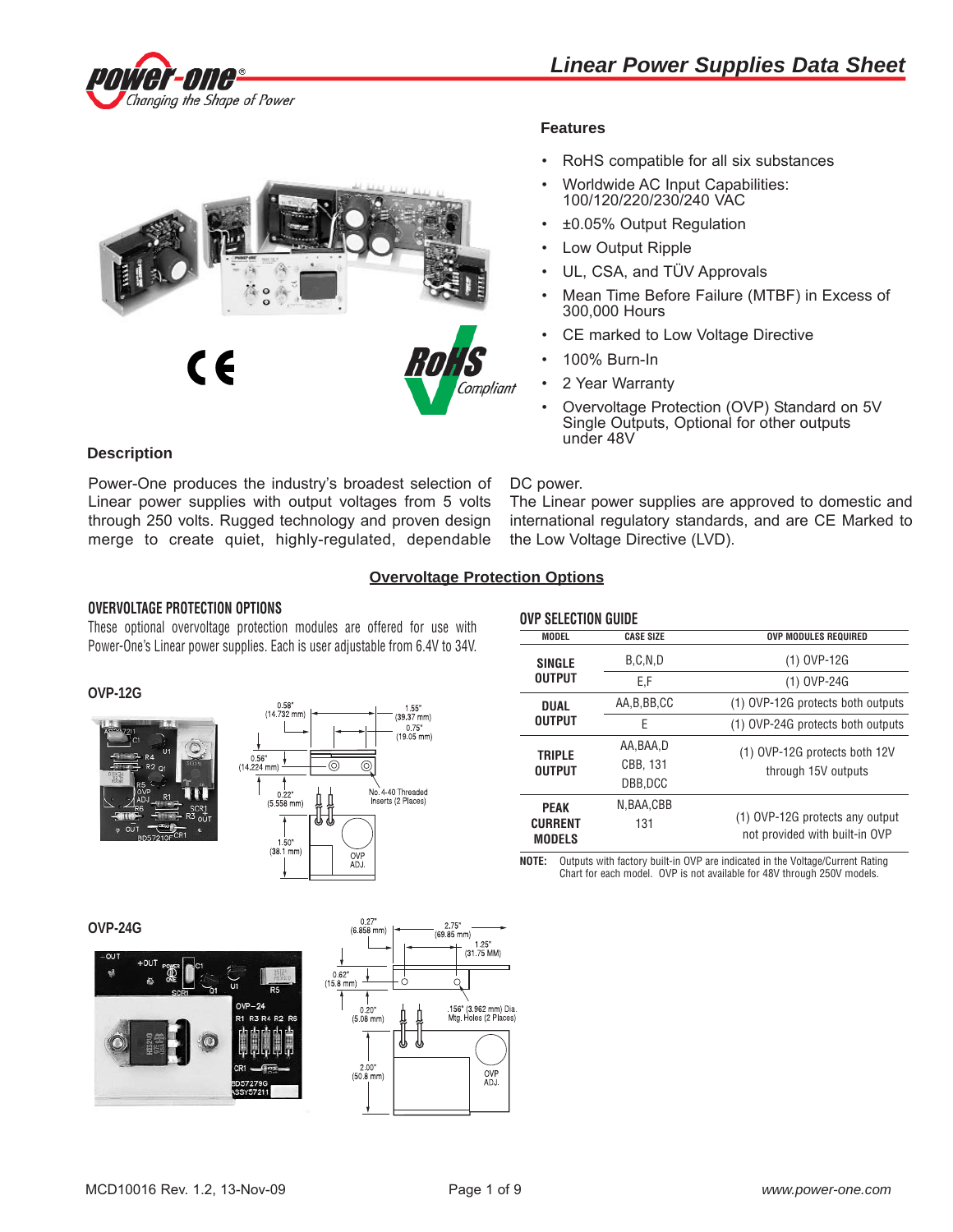

Unsigned output voltages are isolated and can be used as either + or - polarities.

| <b>Nominal</b>                            | Max            | <b>Model Input</b> | Case         | <b>Additional</b>           |
|-------------------------------------------|----------------|--------------------|--------------|-----------------------------|
| Vout*                                     | <b>Amps</b>    | 100 to 264 VAC     | <b>Type</b>  | <b>Features &amp; Notes</b> |
| 5Vout                                     |                |                    |              |                             |
| 5                                         | 1.5            | HA5-1.5/0VP-AG     | B            | Α                           |
| 5                                         | 3              | HB5-3/OVP-AG       | B            | A, C                        |
| $\overline{5}$                            | 6              | HC5-6/OVP-AG       | $\mathbb C$  | A, C                        |
|                                           | 9              | HN5-9/OVP-AG       | N            | A, C                        |
| $\frac{5}{5} - \frac{5}{5} - \frac{5}{5}$ | 12             | HD5-12/0VP-AG      | D            | A, C                        |
|                                           | 18             | HE5-18/OVP-AG      | Ε            | A, C                        |
|                                           | 25             | F5-25/0VP-AG       | F            | A, C, D, H                  |
|                                           | 35             | G5-35/OVP-AG       | F            | A, C, D, H                  |
| $\mathbf 5$                               | 50             | <b>CP197-AG</b>    | F            | A, C, D                     |
| 12 to 15Vout                              |                |                    |              |                             |
| 12                                        | 0.9            | HA15-0.9-AG        | B            |                             |
| 12                                        | 1.7            | HB12-1.7-AG        | B            | C                           |
| 12                                        | 3.4            | HC12-3.4-AG        | $\mathbb{C}$ | C                           |
| 12                                        | 5.1            | HN12-5.1-AG        | N            | $\mathbb{C}$                |
| 12                                        | 6.8            | HD12-6.8-AG        | D            | $\mathbb C$                 |
| 12                                        | 10.2           | HE12-10.2-AG       | E            | C                           |
| 12                                        | 16             | F15-15-AG          | F            | C, D, H                     |
| $15*$                                     | $0.9\,$        | HA15-0.9-AG        | $\sf B$      |                             |
| 15                                        | 1.5            | HB15-1.5-AG        | B            | $\mathbb C$                 |
| 15                                        | 3              | <b>HC15-3-AG</b>   | $\mathbb{C}$ | C                           |
| 15                                        | 4.5            | HN15-4.5-AG        | ${\sf N}$    | $\mathbb{C}$                |
| 15                                        | 6              | HD15-6-AG          | D            | $\mathbb C$                 |
| 15                                        | 9              | <b>HE15-9-AG</b>   | E            | $\mathbb C$                 |
| $15*$                                     | 15             | F15-15-AG          | F            | C, D, H                     |
| <b>24 to 28Vout</b>                       |                |                    |              |                             |
| 24                                        | 0.5            | HA24-0.5-AG        | B            |                             |
| 24                                        | 1.2            | HB24-1.2-AG        | B            | C                           |
| 24                                        | 2.4            | HC24-2.4-AG        | $\mathbb{C}$ | $\mathbb C$                 |
| 24                                        | 3.6            | HN24-3.6-AG        | N            | $\mathbb C$                 |
| 24                                        | 4.8            | HD24-4.8-AG        | D            | C                           |
| 24                                        | 7.2            | HE24-7.2-AG        | E            | $\mathbb C$                 |
| 24                                        | 12             | F24-12-AG          | F            | C, D, H                     |
| $28*$                                     | 0.5            | HA24-0.5-AG        | B            |                             |
| 28                                        | 1              | HB28-1-AG          | $\sf B$      | $\mathbb C$                 |
| 28                                        | $\overline{2}$ | HC28-2-AG          | $\mathbb{C}$ | C                           |
| 28                                        | 3              | HN28-3-AG          | ${\sf N}$    | $\rm{C}$                    |
| 28                                        | $\overline{4}$ | HD28-4-AG          | D            | $\mathbb{C}$                |
|                                           | $\,6\,$        |                    | E            | $\mathbb{C}$                |
| 28<br>$28*$                               | 10             | <b>HE28-6-AG</b>   | F            |                             |
|                                           |                | F24-12-AG          |              | C, D, H                     |
| 48Vout                                    |                |                    |              |                             |
| 48                                        | 0.5            | HB48-0.5-AG        | $\sf B$      |                             |
| 48                                        | $\mathbf{1}$   | <b>HC48-1-AG</b>   | $\mathbb{C}$ |                             |
| 48                                        | 3              | HD48-3-AG          | D            | $\mathbb{C}$                |
| 48                                        | $\overline{4}$ | HE48-4-AG          | E            | C                           |

| Case<br>Type | Dimensions<br>(Inches)          |
|--------------|---------------------------------|
| AA           | $6.50 \times 4.00 \times 2.10$  |
| B            | $4.87 \times 4.00 \times 2.10$  |
| BAA          | $10.25 \times 4.00 \times 2.95$ |
| ΒB           | 7.00 x 4.87 x 2.95              |
| C            | $5.62 \times 4.87 \times 2.95$  |
| CBB          | $11.00 \times 4.87 \times 3.28$ |
| СC           | $9.38 \times 4.87 \times 3.28$  |
| CP131        | 11.00 x 4.87 x 3.28             |
| D            | $9.00 \times 4.87 \times 3.28$  |
| DBB          | 14.25 x 4.87 x 3.38             |
| DCC          | 15.00 x 4.88 x 4.55             |
| Е            | $14.00 \times 4.87 \times 3.53$ |
| F            | 16.75 x 4.88 x 5.00             |
| N            | 7.00 x 4.87 x 3.28              |
|              |                                 |

| Case  | Dimensions               |
|-------|--------------------------|
| Type  | (Millimeters)            |
| AA    | 165.10 x 101.60 x 53.34  |
| R     | 123.70 x 101.60 x 53.34  |
| BAA   | 260.35 x 101.60 x 74.93  |
| ВB    | 177.80 x 123.70 x 74.93  |
| C     | 142.75 x 123.70 x 74.93  |
| CBB   | 279.40 x 123.70 x 83.31  |
| СC    | 238.25 x 123.70 x 83.31  |
| CP131 | 279.40 x 123.70 x 83.31  |
| D     | 228.60 x 123.70 x 83.31  |
| DBB   | 361.95 x 123.70 x 85.85  |
| DCC   | 381.00 x 123.95 x 115.57 |
| Е     | 355.60 x 123.70 x 89.66  |
| F     | 425.50 x 123.95 x 127.00 |
| Ν     | 177.80 x 123.70 x 83.31  |
|       |                          |

(See Additional Features Column)

A Overvoltage protection, set at 6.2 V  $\pm$ 0.4 V.

B Non-adjustable 3-terminal regulator.

C Remote sense provided.

D With output inhibit and parallel operation master/slave capability.

E With output inhibit.

F Adjustable 3-terminal regulator.

G Can be made into an isolated output by removing jumper W1.

H Model requires 100 LFM forced-air cooling above 75% of rated output power at 50 degrees C.

\* May require jumpering or potentiometer adjustment.

Model numbers highlighted in yellow or shaded are not recommended for new designs.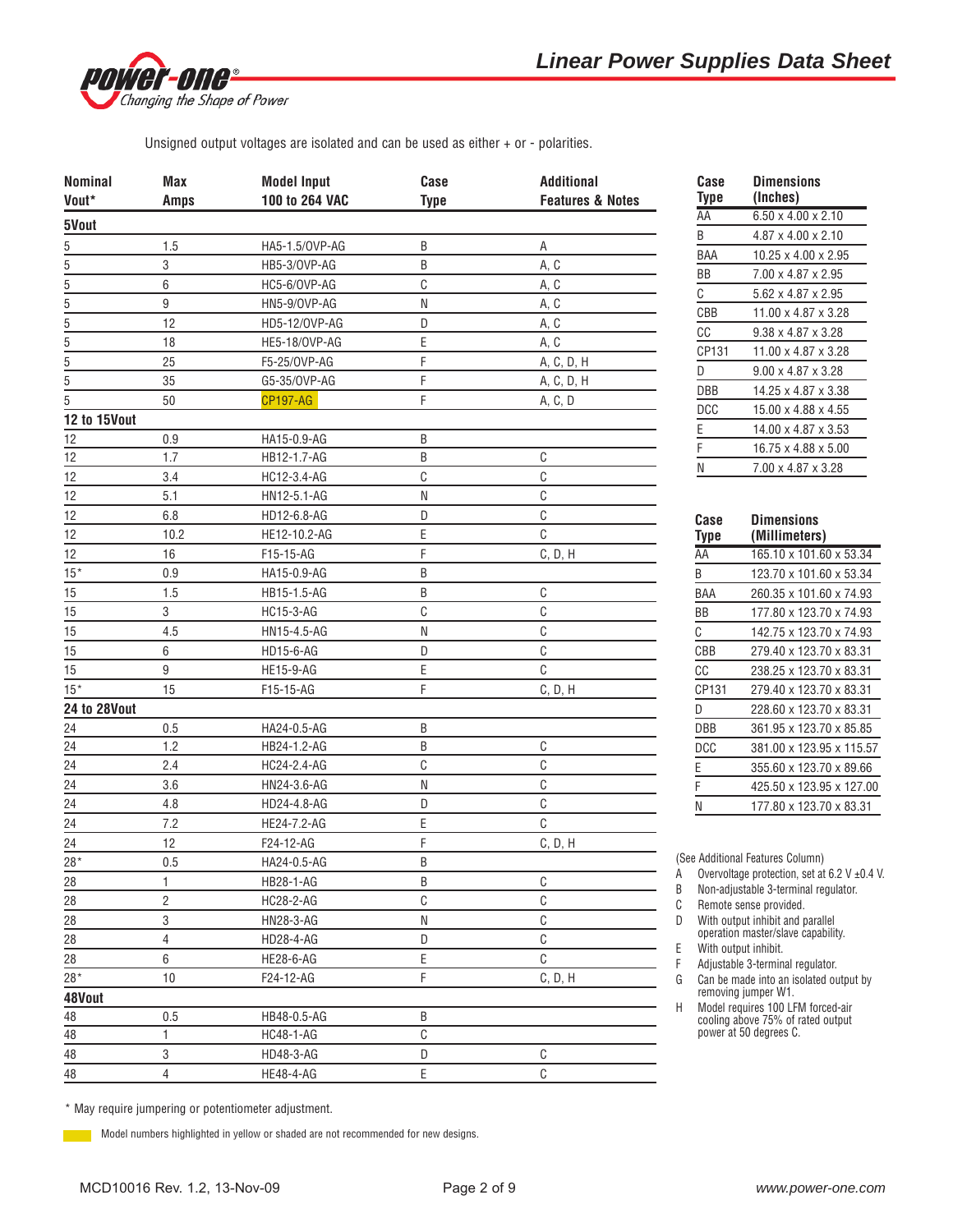

Unsigned output voltages are isolated and can be used as either + or - polarities.

| <b>Nominal</b> | Max         | <b>Model Input</b> | Case        | <b>Additional</b>           |
|----------------|-------------|--------------------|-------------|-----------------------------|
| Vout*          | <b>Amps</b> | 100 to 264 VAC     | <b>Type</b> | <b>Features &amp; Notes</b> |
| 5V to 15Vout   |             |                    |             |                             |
| $+5, -5$       | 1.5, 1.5    | HAA5-1.5/0VP-AG    | AA          | Α                           |
| $+5, -5$       | 3, 3        | HBB5-3/OVP-AG      | BB          | А                           |
| $+5, -5$       | 6, 6        | HCC5-6/OVP-AG      | СC          | A, C                        |
| 5, 12 to 15    | 2, 0.5      | <b>HAA512-AG</b>   | AA          | А                           |
| 5, 12 to 15    | 3, 1.25     | <b>HBB512-AG</b>   | <b>BB</b>   | A, C                        |
| 5, 12 to 15    | 6, 2.5      | <b>HCC512-AG</b>   | CC          | A, C                        |
| $+12, -5$ *    | 1, 0.4      | HAA15-0.8-AG       | AA          | C                           |
| $+12, -5*$     | 1.7, 0.7    | HBB15-1.5-AG       | BB          | C                           |
| $+12, -12$     | 0.4, 0.4    | HAD12-0.4-AG       | B           | B                           |
| $+12, -12$     | 1, 1        | HAA15-0.8-AG       | AA          | C                           |
| $+12, -12$     | 1.7, 1.7    | HBB15-1.5-AG       | ВB          | C                           |
| $+12, -12$     | 3.4, 3.4    | <b>HCC15-3-AG</b>  | CC          | $\mathsf C$                 |
| $+12, -12*$    | 5, 5        | <b>HDD15-5-AG</b>  | E           | C                           |
| $+12, -15*$    | 1, 0.8      | HAA15-0.8-AG       | AA          | C                           |
| $+12, -15*$    | 1.7, 1.5    | HBB15-1.5-AG       | BB          | C                           |
| $+12, -15*$    | 3.4, 3      | <b>HCC15-3-AG</b>  | cc          | C                           |
| $+12, -15*$    | 5, 5        | <b>HDD15-5-AG</b>  | E           | C                           |
| $+15, -5*$     | 0.8, 0.4    | HAA15-0.8-AG       | AA          | C                           |
| $+15, -5*$     | 1.5, 0.7    | HBB15-1.5-AG       | ΒB          | C                           |
| $+15, -12*$    | 0.8, 1      | HAA15-0.8-AG       | AA          | C                           |
| $+15, -12*$    | 1.5, 1.7    | HBB15-1.5-AG       | ΒB          | C                           |
| $+15, -12*$    | 3, 3.4      | <b>HCC15-3-AG</b>  | CC          | $\mathsf C$                 |
| $15, -12*$     | 5.5         | <b>HDD15-5-AG</b>  | E           | C                           |
| 15V to 24Vout  |             |                    |             |                             |
| $+15, -15$     | 0.4, 0.4    | HAD15-0.4-AG       | B           | B                           |
| $+15, -15$     | 0.8, 0.8    | HAA15-0.8-AG       | AA          | C                           |
| $+15, -15*$    | 1.5, 1.5    | HBB15-1.5-AG       | ΒB          | $\mathsf C$                 |
| $+15, -15*$    | 3, 3        | <b>HCC15-3-AG</b>  | CC          | C                           |
| $+15, -15$     | 5, 5        | HDD15-5-AG         | Ε           | C                           |
| $+24, -24$     | 0.6, 0.6    | HAA24-0.6-AG       | AA          |                             |
| $+24, -24$     | 1.2, 1.2    | HBB24-1.2-AG       | BB          |                             |
| $+24, -24$     | 2.4, 2.4    | HCC24-2.4-AG       | CC          | C                           |

| Case  | Dimensions                      |
|-------|---------------------------------|
| Type  | (Inches)                        |
| AA    | $6.50 \times 4.00 \times 2.10$  |
| B     | $4.87 \times 4.00 \times 2.10$  |
| BAA   | $10.25 \times 4.00 \times 2.95$ |
| ВB    | 7.00 x 4.87 x 2.95              |
| C     | 5.62 x 4.87 x 2.95              |
| CBB   | $11.00 \times 4.87 \times 3.28$ |
| СC    | $9.38 \times 4.87 \times 3.28$  |
| CP131 | 11.00 x 4.87 x 3.28             |
| D     | $9.00 \times 4.87 \times 3.28$  |
| DBB   | 14.25 x 4.87 x 3.38             |
| DCC   | $15.00 \times 4.88 \times 4.55$ |
| E     | $14.00 \times 4.87 \times 3.53$ |
| F     | 16.75 x 4.88 x 5.00             |
| Ν     | 7.00 x 4.87 x 3.28              |
|       |                                 |

| Case<br><b>Iype</b> | Dimensions<br>(Millimeters) |
|---------------------|-----------------------------|
| AA                  | 165.10 x 101.60 x 53.34     |
| B                   | 123.70 x 101.60 x 53.34     |
| BAA                 | 260.35 x 101.60 x 74.93     |
| ΒB                  | 177.80 x 123.70 x 74.93     |
| C                   | 142.75 x 123.70 x 74.93     |
| CBB                 | 279.40 x 123.70 x 83.31     |
| СC                  | 238.25 x 123.70 x 83.31     |
| CP131               | 279.40 x 123.70 x 83.31     |
| D                   | 228.60 x 123.70 x 83.31     |
| DBB                 | 361.95 x 123.70 x 85.85     |
| DCC                 | 381.00 x 123.95 x 115.57    |
| Е                   | 355.60 x 123.70 x 89.66     |
| F                   | 425.50 x 123.95 x 127.00    |
| N                   | 177.80 x 123.70 x 83.31     |

\* May require jumpering or potentiometer adjustment.

(See Additional Features Column)

A Overvoltage protection, set at 6.2 V ±0.4 V.

B Non-adjustable 3-terminal regulator.

C Remote sense provided.

D With output inhibit and parallel

operation master/slave capability. E With output inhibit.

F Adjustable 3-terminal regulator.

G Can be made into an isolated output by removing jumper W1.

H Model requires 100 LFM forced-air cooling above 75% of rated output power at 50 degrees C.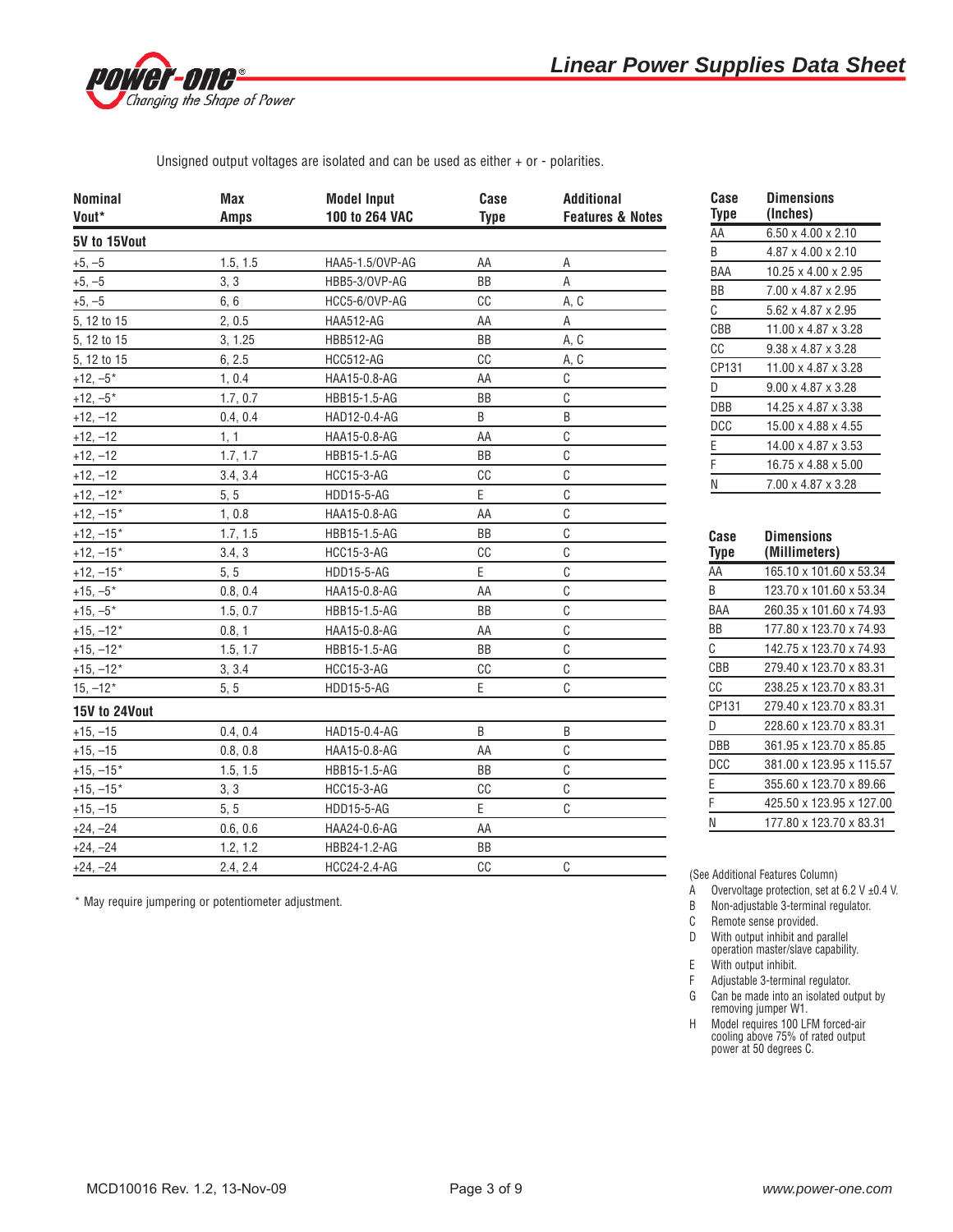

Unsigned output voltages are isolated and can be used as either + or - polarities.

| <b>Nominal</b><br>Vout*            | Max<br><b>Amps</b>         | <b>Model Input</b><br>100 to 264 VAC | Case<br><b>Type</b> | <b>Additional</b><br><b>Features &amp; Notes</b> | Case<br>Type      | <b>Dimensions</b><br>(Inches)                                          |
|------------------------------------|----------------------------|--------------------------------------|---------------------|--------------------------------------------------|-------------------|------------------------------------------------------------------------|
| Triple Output Models, 5V to 24Vout |                            |                                      |                     |                                                  | AA                | $6.50 \times 4.00 \times 2.10$                                         |
| $+5, +12, -5$ *                    | 2, 0.4, 0.4                | HTAA-16W-AG                          | AA                  | Α                                                | B                 | 4.87 x 4.00 x 2.10                                                     |
| $5, +12, -5*$                      | 3, 1, 0.4                  | HBAA-40W-AG                          | <b>BAA</b>          | A, C                                             | BAA               | 10.25 x 4.00 x 2.95                                                    |
| $+5, +12, -5*$                     | 6, 1, 0.4                  | HCAA-60W-AG                          | D                   | A, C                                             | BB                | 7.00 x 4.87 x 2.95                                                     |
| $5, +12, -5$ *                     | 6, 1.7, 0.7                | HCBB-75W-AG                          | CBB                 | C                                                | С                 | 5.62 x 4.87 x 2.95                                                     |
| $5, +12, -5$ *                     | 8, 1.7, 0.7                | CP131-AG                             | CP131               | A, C                                             | CBB               | 11.00 x 4.87 x 3.28                                                    |
| $5, +12, -5*$                      | 12, 1.7, 0.7               | HDBB-105W-AG                         | <b>DBB</b>          | A, C                                             | CC                | $9.38 \times 4.87 \times 3.28$                                         |
| $5, +12, -12$                      | 2, 0.4, 0.4                | HTAA-16W-AG                          | AA                  | Α                                                | CP131             | 11.00 x 4.87 x 3.28                                                    |
| $5, +12, -12$                      | 3, 1, 1                    | HBAA-40W-AG                          | BAA                 | A, C                                             | D                 | $9.00 \times 4.87 \times 3.28$                                         |
| $+5, +12, -12$                     | 6, 1, 1                    | HCAA-60W-AG                          | D                   | A, C                                             | DBB               | 14.25 x 4.87 x 3.38                                                    |
| $5, +12, -12$                      | 6, 1.7, 1.7                | HCBB-75W-AG                          | CBB                 | C                                                | <b>DCC</b>        | 15.00 x 4.88 x 4.55                                                    |
| $5, +12, -12$                      | 8, 1.7, 1.7                | CP131-AG                             | CP131               | A, C                                             | E                 | 14.00 x 4.87 x 3.53                                                    |
| $5, +12, -12$                      | 12, 1.7, 1.7               | HDBB-105W-AG                         | DBB                 | C                                                |                   | 16.75 x 4.88 x 5.00                                                    |
| $5, +12, -12$                      | 12, 3.4, 3.4               | HDCC-150W-AG                         | <b>DCC</b>          | A, C                                             | N                 | 7.00 x 4.87 x 3.28                                                     |
| $5, +12, -15*$                     | 2, 0.4, 0.4                | HTAA-16W-AG                          | AA                  | Α                                                |                   |                                                                        |
| $5, +12, -15*$                     | 3, 1, 0.8                  | HBAA-40W-AG                          | BAA                 | A, C                                             |                   |                                                                        |
| $+5, +12, -15*$                    | 6, 1, 1                    | HCAA-60W-AG                          | D                   | A, C                                             | Case              | <b>Dimensions</b>                                                      |
| $5, +12, -15$                      | 6, 1.7, 1.5                | HCBB-75W-AG                          | CBB                 | C                                                | <b>Type</b><br>AA | (Millimeters)<br>165.10 x 101.60 x 53.34                               |
| $5, +12, -15$                      | 8, 1.7, 1.5                | CP131-AG                             | CP131               | A, C                                             | B                 | 123.70 x 101.60 x 53.34                                                |
| $5, +12, -15*$                     | 12, 1.7, 1.5               | HDBB-105W-AG                         | <b>DBB</b>          | C                                                | BAA               |                                                                        |
| $5, +12, -15$                      | 12, 3.4, 3                 | HDCC-150W-AG                         | <b>DCC</b>          | A, C                                             | BB                | 260.35 x 101.60 x 74.93                                                |
| $5, +15, -5*$                      | 2, 0.4, 0.4                | HTAA-16W-AG                          | AA                  | Α                                                | C                 | 177.80 x 123.70 x 74.93                                                |
| $5, +15, -5$ *                     | 3, 0.8, 0.4                | HBAA-40W-AG                          | BAA                 | A, C                                             |                   | 142.75 x 123.70 x 74.93<br>279.40 x 123.70 x 83.31                     |
| $+5, +15, -5*$                     | 6, 1, 0.4                  | HCAA-60W-AG                          | D                   | A, C                                             | CBB<br>cc         |                                                                        |
| $5, +15, -5$ *                     | 6, 1.5, 0.7                | HCBB-75W-AG                          | CBB                 | С                                                |                   | 238.25 x 123.70 x 83.31                                                |
| $5, +15, -5$ *                     | 8, 1.5, 0.7                | CP131-AG                             | CP131               | А,                                               | CP131             | 279.40 x 123.70 x 83.31                                                |
| $5, +15, -5$ *                     | 12, 1.5, 0.7               | HDBB-105W-AG                         | <b>DBB</b>          | C                                                | D                 | 228.60 x 123.70 x 83.31<br>361.95 x 123.70 x 85.85                     |
| $5, +15, -12*$                     | 2, 0.4, 0.4                | HTAA-16W-AG                          | AA                  | Α                                                | DBB<br><b>DCC</b> |                                                                        |
| $5, +15, -12*$                     | 3, 0.8, 1                  | HBAA-40W-AG                          | BAA                 | A, C                                             | Ε                 | 381.00 x 123.95 x 115.57                                               |
| $+5, +15, -12*$                    | 6, 1, 1                    | HCAA-60W-AG                          | D                   | A, C                                             | F                 | 355.60 x 123.70 x 89.66<br>425.50 x 123.95 x 127.00                    |
| $5, +15, -12$                      | 6, 1.5, 1.7                | HCBB-75W-AG                          | CBB                 | C                                                |                   | 177.80 x 123.70 x 83.31                                                |
| $5, +15, -12$                      | 8, 1.5, 1.7                | CP131-AG                             | CP131               | A, C                                             | N                 |                                                                        |
| $5, +15, -12*$                     | 12, 1.5, 1.7               | HDBB-105W-AG                         | DBB                 | С                                                |                   |                                                                        |
| $5, +15, -12$                      | 12, 3, 3.4                 | HDCC-150W-AG                         | <b>DCC</b>          | A, C                                             |                   | (See Additional Features Column)                                       |
| $5, +15, -15*$                     | 2, 0.4, 0.4                | HTAA-16W-AG                          | AA                  | Α                                                | A                 | Overvoltage protection, set at 6.2 V $\pm$ 0.4 V.                      |
| $5, +15, -15*$                     | 3, 0.8, 0.8                | HBAA-40W-AG                          | BAA                 | A, C                                             | B                 | Non-adjustable 3-terminal regulator.                                   |
| $+5, +15, -15*$                    | 6, 1, 1                    | HCAA-60W-AG                          | D                   | A, C                                             | C                 | Remote sense provided.                                                 |
| $5, +15, -15$                      |                            |                                      | CBB                 | С                                                | D                 | With output inhibit and parallel<br>operation master/slave capability. |
| $5, +15, -15$                      | 6, 1.5, 1.5<br>8, 1.5, 1.5 | HCBB-75W-AG<br>CP131-AG              | CP131               | A, C                                             | Ε                 | With output inhibit.                                                   |
| $5, +15, -15*$                     |                            | HDBB-105W-AG                         | DBB                 | C                                                | F                 | Adjustable 3-terminal regulator.                                       |
|                                    | 12, 1.5, 1.5               |                                      |                     |                                                  | G                 | Can be made into an isolated output by<br>removing jumper W1.          |
| $5, +15, -15$                      | 12, 3, 3                   | HDCC-150W-AG                         | <b>DCC</b>          | A, C                                             | Η                 | Model requires 100 LFM forced-air                                      |

\* May require jumpering or potentiometer adjustment.

cooling above 75% of rated output power at 50 degrees C.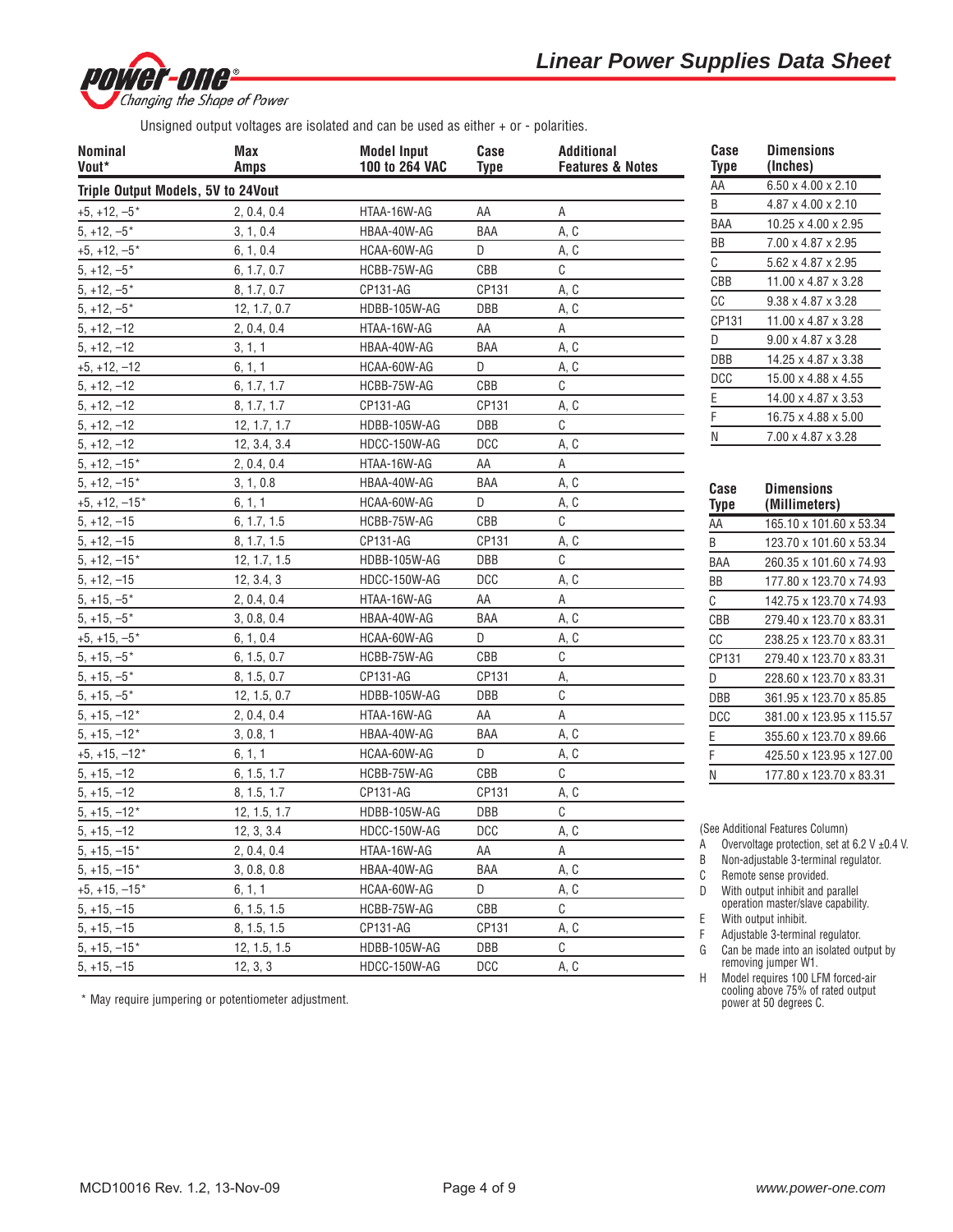

## **Input Specifications**

| <b>PARAMETER</b>   | <b>CONDITIONS/DESCRIPTION</b>                               |             | <b>MIN</b> | <b>NOM</b> | <b>MAX</b> | <b>UNITS</b>  |
|--------------------|-------------------------------------------------------------|-------------|------------|------------|------------|---------------|
| Input Voltage - AC | Jumper selectable, shipped factory configured for           | 100 VAC Tap | 87         | 100        | 110        |               |
| (Note 1, 2)        | 120VAC operation. All models must be externally             | 120 VAC Tap | 104        | 120        | 132        |               |
|                    | fused for proper operation. Fuse ratings are marked         | 220 VAC Tap | 191        | 220        | 242        | <b>VAC</b>    |
|                    | on each unit. Consult factory for each unit's fuse          | 240 VAC Tap | 209        | 240        | 264        |               |
|                    | requirements.                                               |             |            |            |            |               |
| Input Frequency    | AC input.                                                   |             | 47         |            | 63         | Hz            |
| Line Regulation    | Output voltage charge for a 10% line change: F case models. |             | $-0.01$    |            | $+0.01$    |               |
|                    | HAD12, HAD15.                                               |             | $-1.0$     |            | $+1.0$     | $\frac{0}{0}$ |
|                    | Outputs with adjustable three terminal regulators.          |             | $-0.5$     |            | $+0.5$     |               |
|                    | All other models.                                           |             | $-0.05$    |            | $+0.05$    |               |

**NOTES:** 1) Derate output current 10% for 50Hz operation.

2) Input voltage tolerance for 230VAC operation is +15%, -10%.

#### **Output Specifications**

| <b>PARAMETER</b>             | <b>CONDITIONS/DESCRIPTION</b>                                                                                                                          | MIN                                          | <b>NOM</b>     | <b>MAX</b>                         | <b>UNITS</b>                    |
|------------------------------|--------------------------------------------------------------------------------------------------------------------------------------------------------|----------------------------------------------|----------------|------------------------------------|---------------------------------|
| Output Adjustment            | Minimum output adjustment range (Note 1).                                                                                                              | -5                                           |                | $+5$                               | $\frac{0}{0}$                   |
| Efficiency                   | 5 volt outputs.<br>12 volt and 15 volt outputs.<br>24 volt and higher outputs.                                                                         |                                              | 45<br>55<br>60 |                                    | $\frac{0}{0}$                   |
| Ripple and Noise<br>(Note 2) | F case models.<br>5 volt, 12 volt, and 15 volt models.<br>All three terminal regulator outputs.<br>24 volt through 250 volt models.                    | 3.0mVPK-PK plus 0.02% of output voltage, max |                | 3.0<br>5.0<br>0.2                  | mVPK-PK<br>mVPK-PK<br>$%$ PK-PK |
| <b>Load Regulation</b>       | Output change for a 50% load change: F case models.<br><b>HAD12. HAD15.</b><br>Outputs with adjustable three terminal regulators.<br>All other models. | $-0.02$<br>-1<br>$-0.5$<br>$-0.05$           |                | $+0.02$<br>+1<br>$+0.5$<br>$+0.05$ | $\frac{0}{0}$                   |
| <b>Transient Response</b>    | Recovery time, to within 1% of initial set point due to a 50% load change.                                                                             |                                              |                | 50                                 | μS                              |

**NOTES:** 1) **OUTPUT VOLTAGE ADJUSTMENTS:** Output voltage adjustments can be made to within ±5% of factory setting of nominal output voltage. Locate the "Vadj" potentiometer on the power supply PCB and use a screwdriver to adjust the output pot. The HAD12 and HAD15 3 terminal regulator outputs are not adjustable.

2) Full load, 20MHz bandwidth.

#### **Safety, Regulatory, and EMI Specifications**

| <b>PARAMETER</b>        | <b>CONDITIONS/DESCRIPTION</b>                    |          | MIN                                           | <b>NOM</b> | <b>MAX</b> | <b>UNITS</b> |  |
|-------------------------|--------------------------------------------------|----------|-----------------------------------------------|------------|------------|--------------|--|
| <b>Agency Approvals</b> | UL60950-1.                                       |          |                                               |            |            |              |  |
|                         | CSA 60950-1 "cUL".                               |          |                                               |            | Approved   |              |  |
|                         | EN60950-1.                                       |          |                                               |            |            |              |  |
|                         | IEC60950-1.                                      |          |                                               |            |            |              |  |
| Dielectric Withstand    | Input to output.                                 |          | 3000                                          |            |            |              |  |
| Voltage                 | Input to ground.                                 |          | 1500                                          |            |            | VAC          |  |
| Electromagnetic         | FCC CFR title 47 Part 15 Sub-Part B - conducted. |          |                                               |            |            |              |  |
| Interference            | EN55022 / CISPR 22 conducted.                    |          | Compatible with system compliance to Level B. |            |            |              |  |
|                         | EN55022 / CISPR 22 radiated.                     |          |                                               |            |            |              |  |
| Leakage Current         | <b>Per EN60950</b>                               | (264VAC) |                                               | 23         | 50         | μA           |  |
|                         | <b>Interface Signals and Internal Protection</b> |          |                                               |            |            |              |  |

# **PARAMETER CONDITIONS/DESCRIPTION MIN NOM MAX UNITS** Overvoltage Protection **Provided on 5 volt output units where indicated.** 6.6 6 6 6 6 6 V Other outputs may use optional overvoltage protectors OVP-12 and OVP-24. Remote Sense Total voltage compensation for cable losses with respect to the main output. 250 mV Provided on models where indicated. Overcurrent/Short Circuit and Automatic current limit/foldback. Rated as a percentage of output power. 115 120 140 % Protection Master/Slave Operation For parallel operation of up to 6 units. Master/slave pin provided on F case models only. Contact factory for application notes.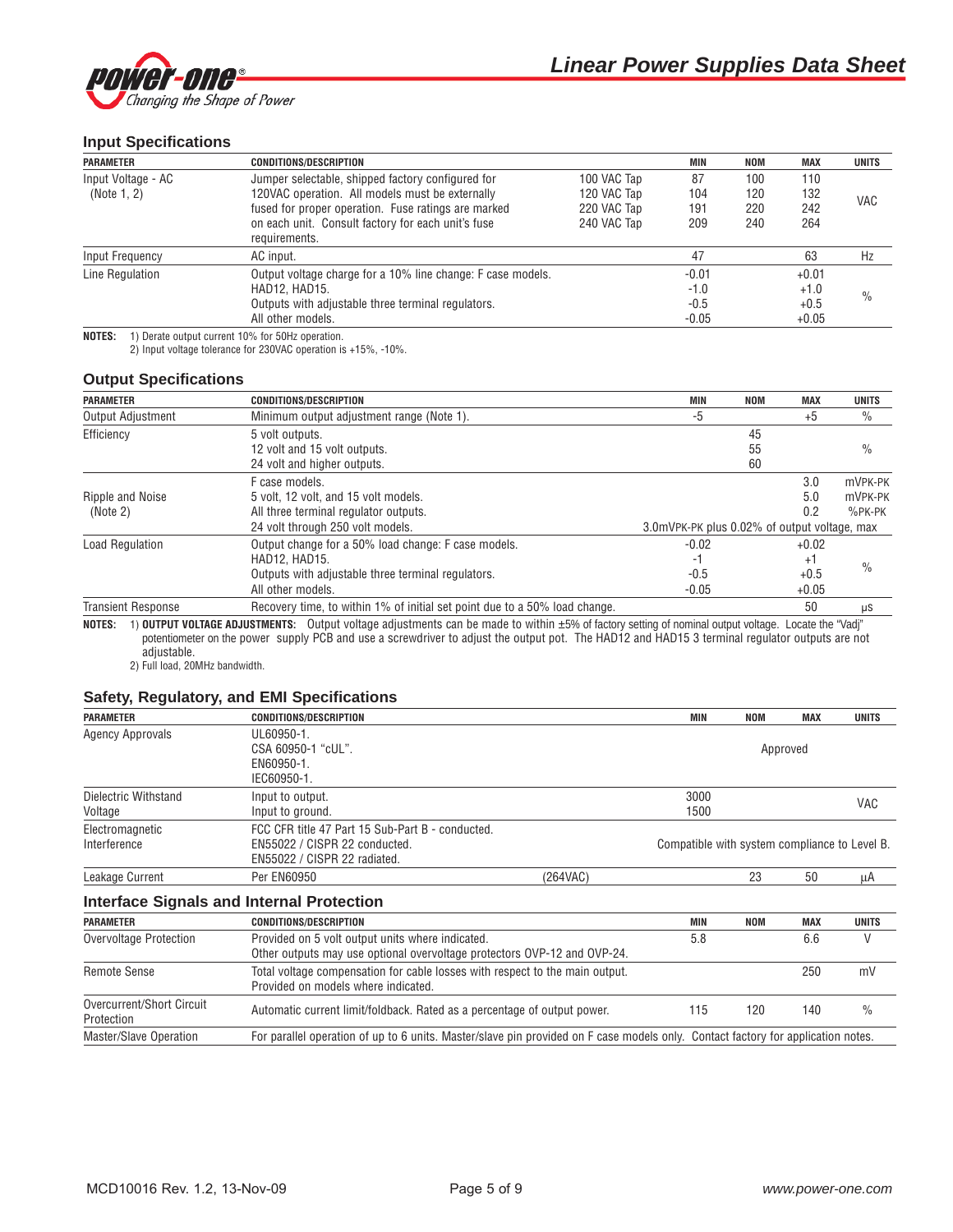

## **Environmental Specifications**

| <b>PARAMETER</b>               | <b>CONDITIONS/DESCRIPTION</b>                         |              | <b>MIN</b> | NOM | MAX    | <b>UNITS</b>  |
|--------------------------------|-------------------------------------------------------|--------------|------------|-----|--------|---------------|
| <b>Operating Temperature</b>   | Derate output power linearly above 50°C by 3% per °C. | At 100% load |            |     | 50     | °C            |
|                                |                                                       | At 40% load  |            |     |        | °C            |
| Storage Temperature            |                                                       |              | $-40$      |     | 85     | °C            |
| <b>Temperature Coefficient</b> | 0°C to 50°C (after 15 minute warm-up).                |              |            | 0.1 | 0.3    | $\%$ /°C      |
|                                | 24 hours after warm-up.                               |              | $-0.3$     |     | $+0.3$ | $\frac{0}{0}$ |
| Shock                          | Operating.                                            |              |            |     | 20     | GPK           |
| Vibration                      | Random vibration from 10 Hz to 2 kHz, 3 axis.         |              |            |     | 6.15   | GRMS          |
| <b>Relative Humidity</b>       | Non-Condensing.                                       |              |            |     | 95     | %RH           |

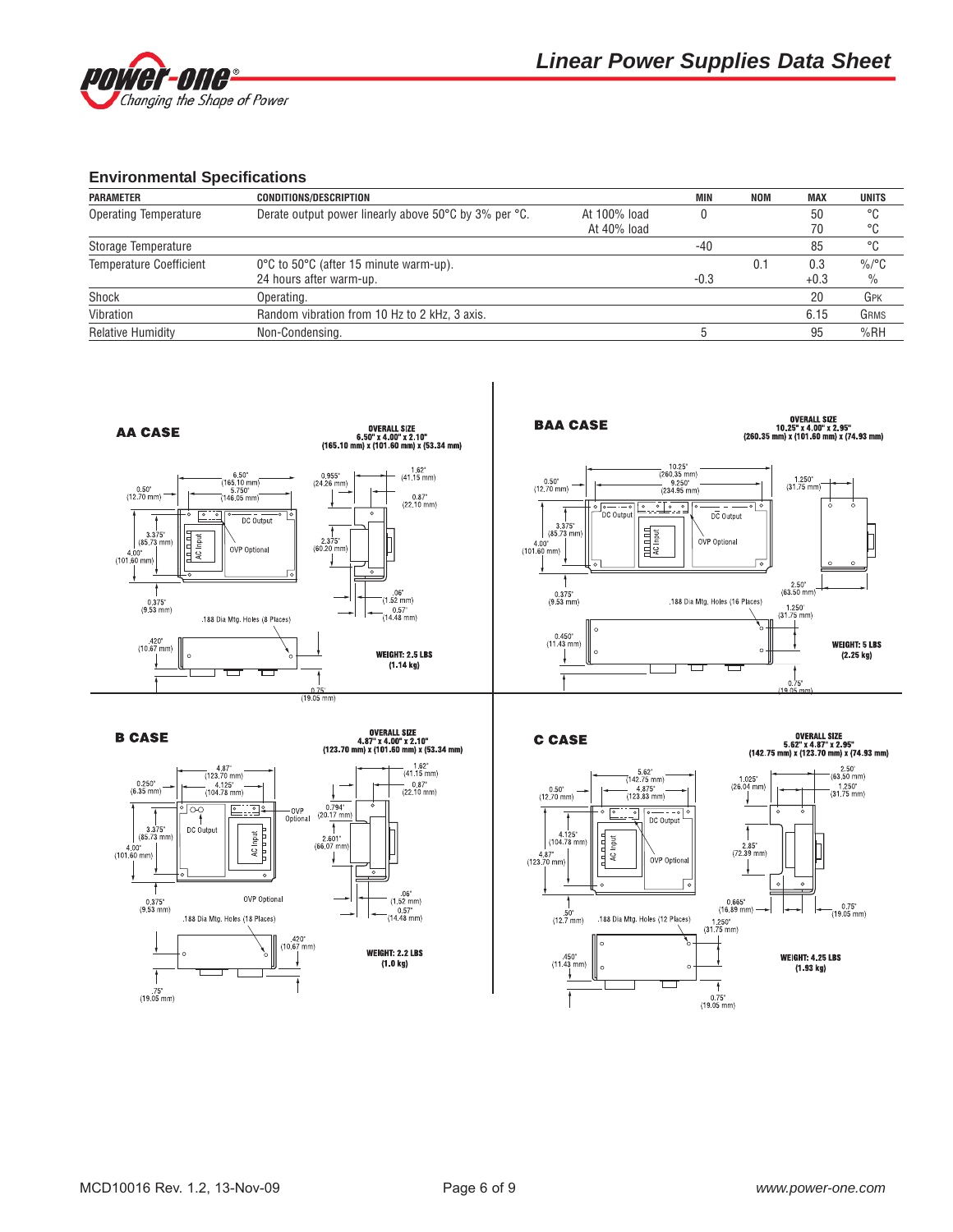

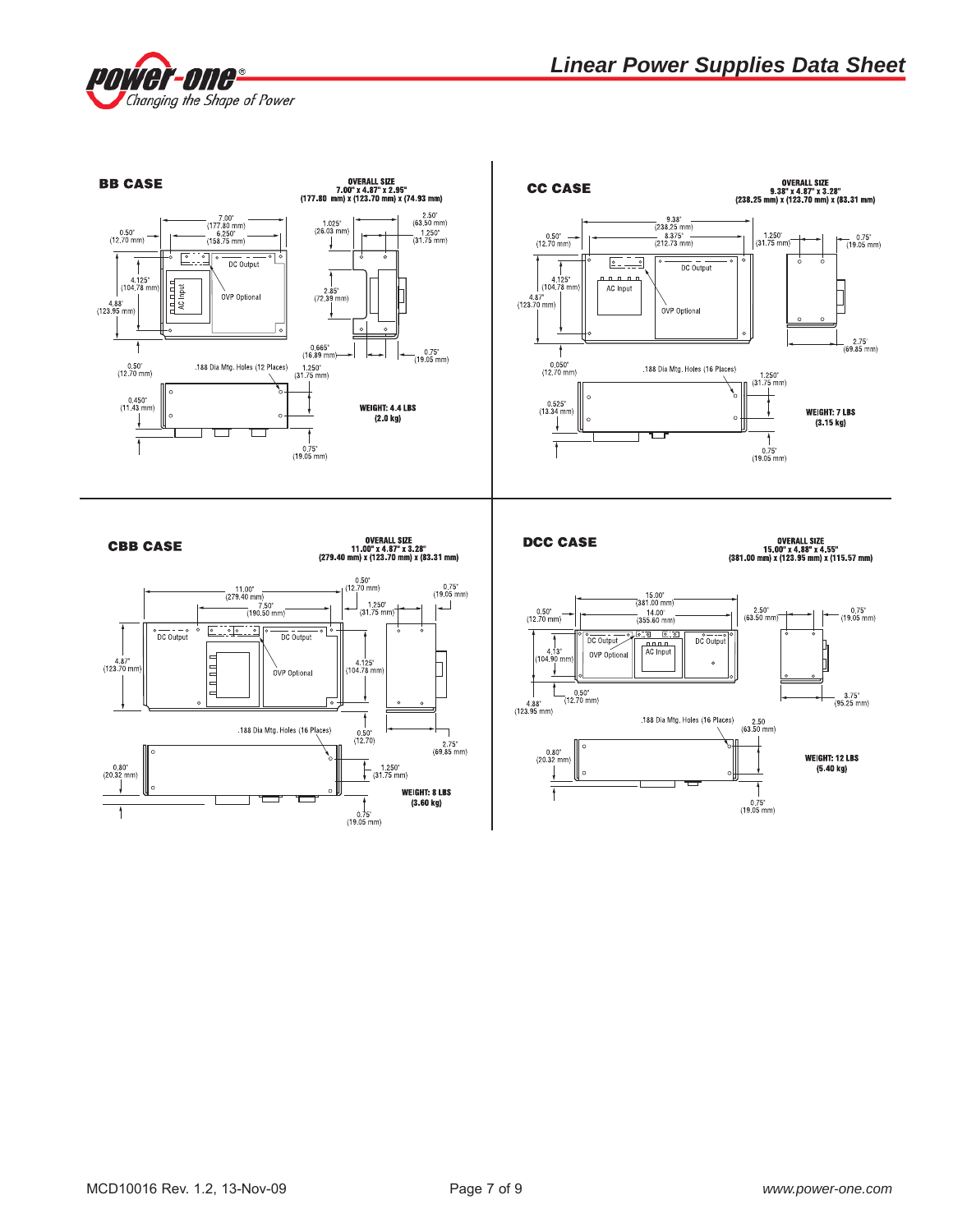